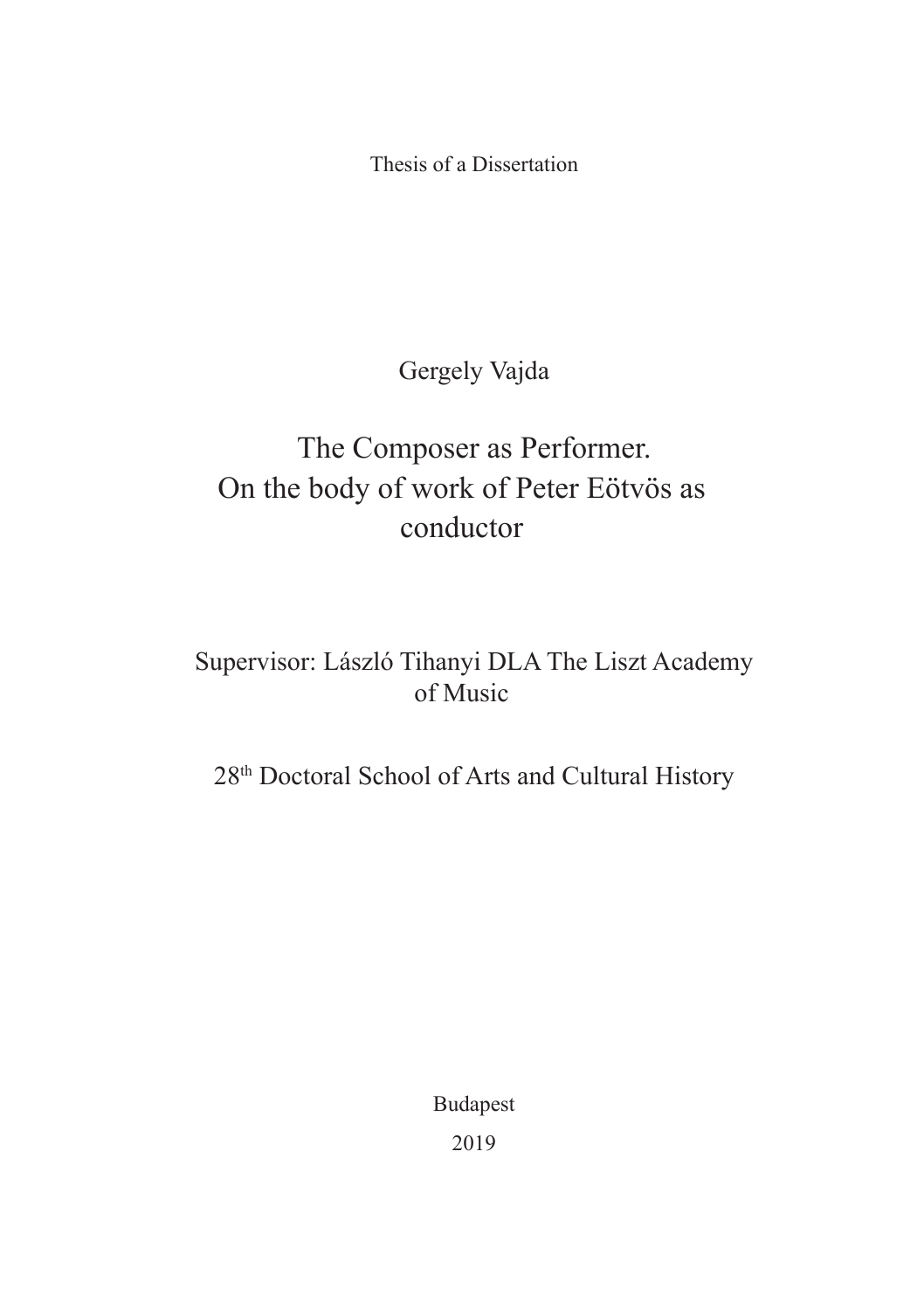#### **I. Antecedents of the Research**

I have known Peter Eötvös and his work as a composer and conductor for over 20 years. During our common projects in the past decades I have not only studied conducting, composition and orchestration with him, but I've also had the opportunity to observe his personal compositional and conducting career closely. The time we have spent together in a workshop-like setting was proven useful in getting an inside look at his professional methods. I have learned a lot first hand about the beauty and the difficulties of a parallel creative and performing arts career.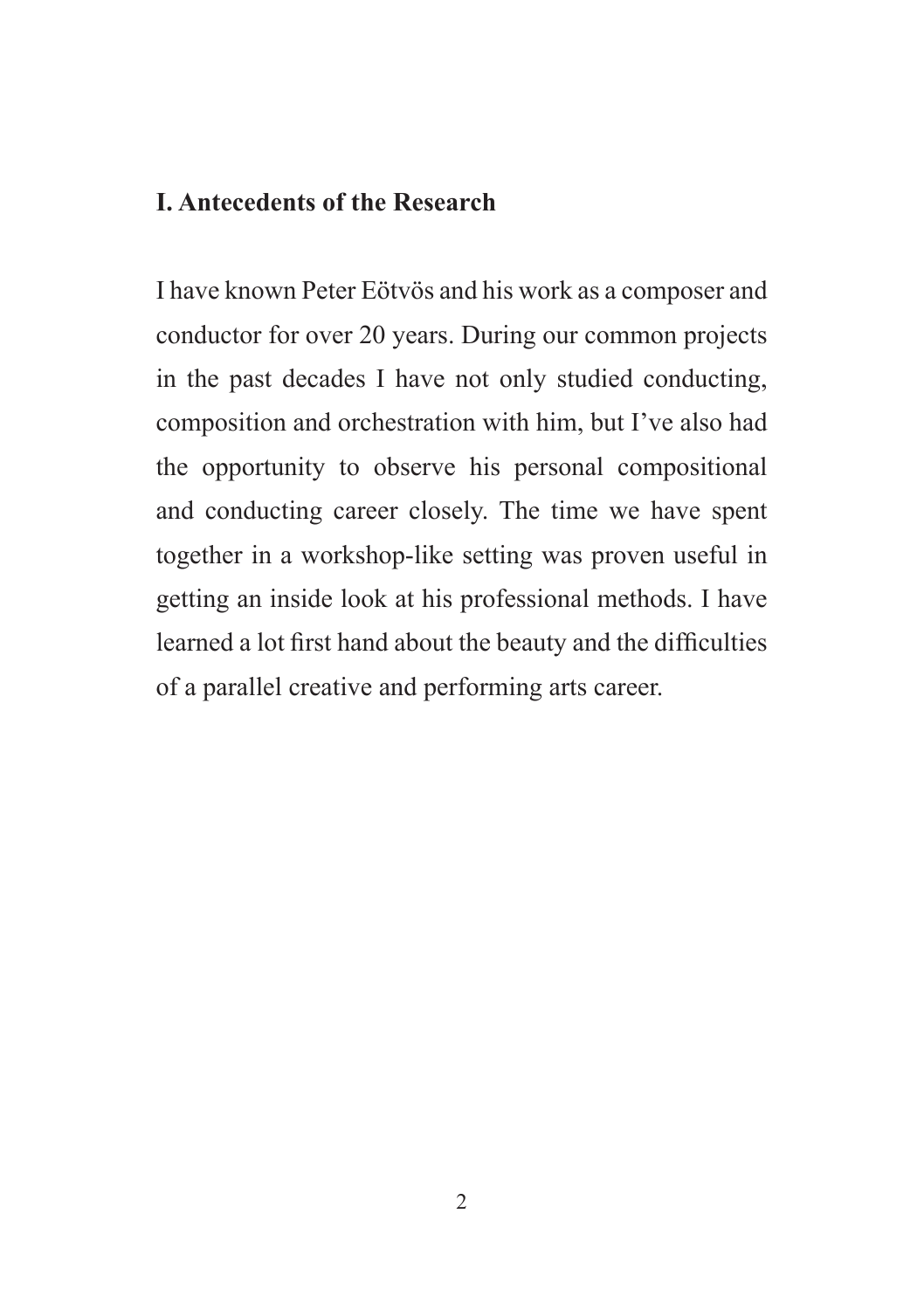#### **II. Sources**

The primary and most direct source of my dissertation was Peter Eötvös himself. On September 9, 2017 I have conducted a string of interviews with him, about 90 minutes in total time, at his Budapest home. During my research I have relied on sources like the conversation book of Peter Eötvös and Pedro Amaral entitled *PARLANDO–RUBATO,*  select issues of the *Neue Zeitschrift für Musik*, *The Hungarian Quarterly*, and *The New Hungarian Quarterly.*  I have sampled articles and reviews from the Dutch *NRC Handelsblatt,* the *BBC Music Magazine*, *The New York Times*, and from online sources like *classicstoday.com, classicalsource.com, gramophone.co.uk*, and *La Folia.*  The comprehensive list of concert programs conducted by Peter Eötvös between 1999 and 2019 was available via the website *eotvospeter.com*. I have analyzed the following hand-marked scores from Eötvös' personal archives: Karlheinz Stockhausen: *Punkte,* György Kurtág: *...quasi una fantasia...,* Béla Bartók: *Concerto for Orchestra,* Igor Stravinsky *Le sacre du printemps.* The hand-marked score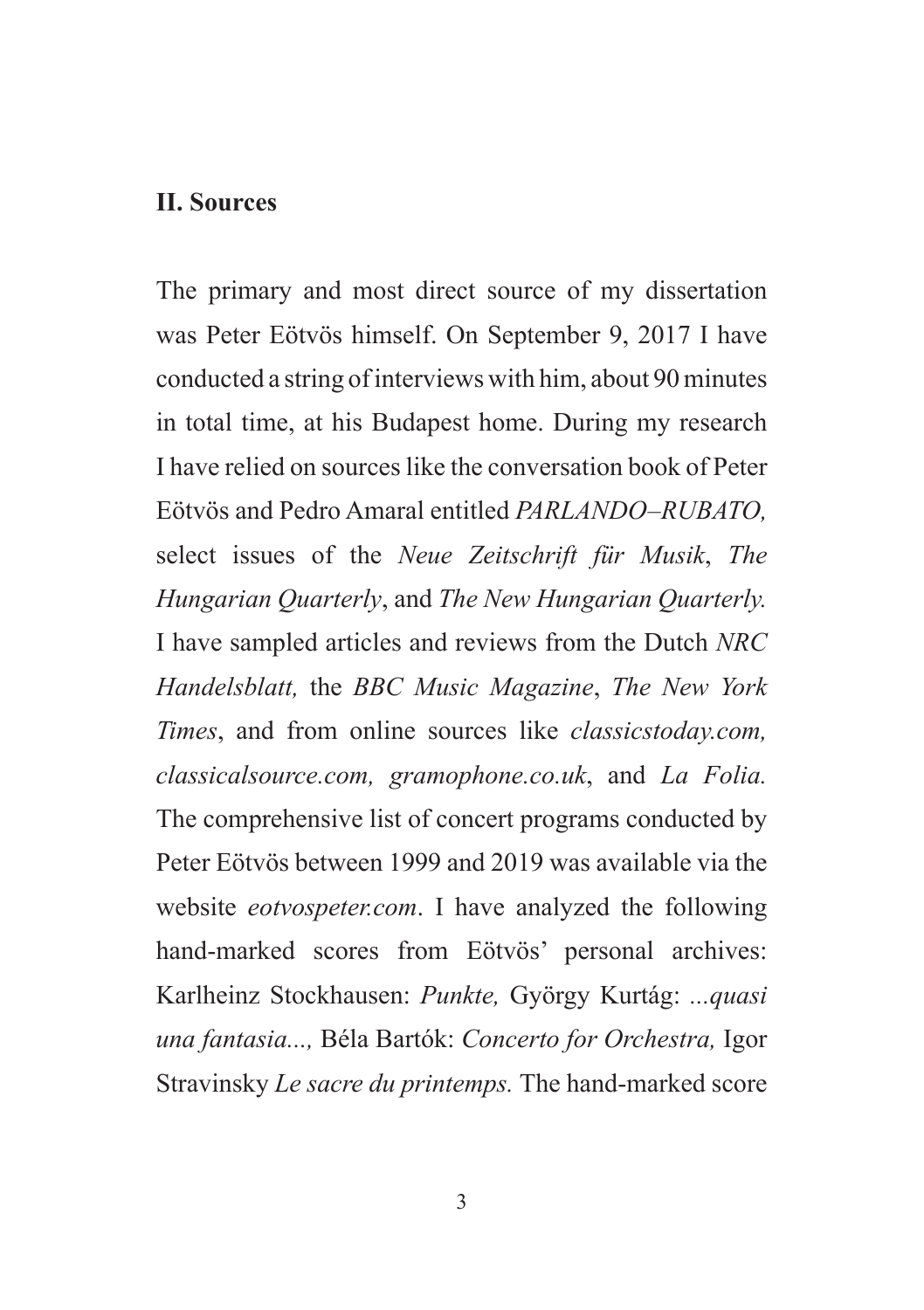of Beethoven's *Fifth Symphony* was not available. The bar numbers and rehearsal marks for the pieces analyzed in details are based on the following editions: Béla Bartók *Concerto for Orchestra* Boosey and Hawkes, 1946, B.&H. 9009, Igor Stravinsky *The Rite of Spring (Le sacre du printemps)* Boosey and Hawkes, 1947, B.&H. 16333, Ludwig van Beethoven Sinfonie Nr. 5, c-Moll, Op. 67 Editio Musica Budapest, edited by Gábor Darvas. The list of recordings used for comparative analysis is as follows: Béla Bartók: *Concerto for Orchestra* with the Cleveland Orchestra and the Gustav Mahler Jugendorchester, both conducted by Peter Eötvös. Stravinsky *The Rite of Spring*  recording with the Junge Deutsche

Philharmonie, and Beethoven's Symphony No. 5 with Ensemble Modern, both published by the Budapest Music Center label. Bartók *Concerto* recordings conducted by Fritz Reiner and Pierre Boulez, and Stravinsky *Le sacre du printemps* recordings conducted by Igor Stravinsky, Robert Craft and Valery Gergiev.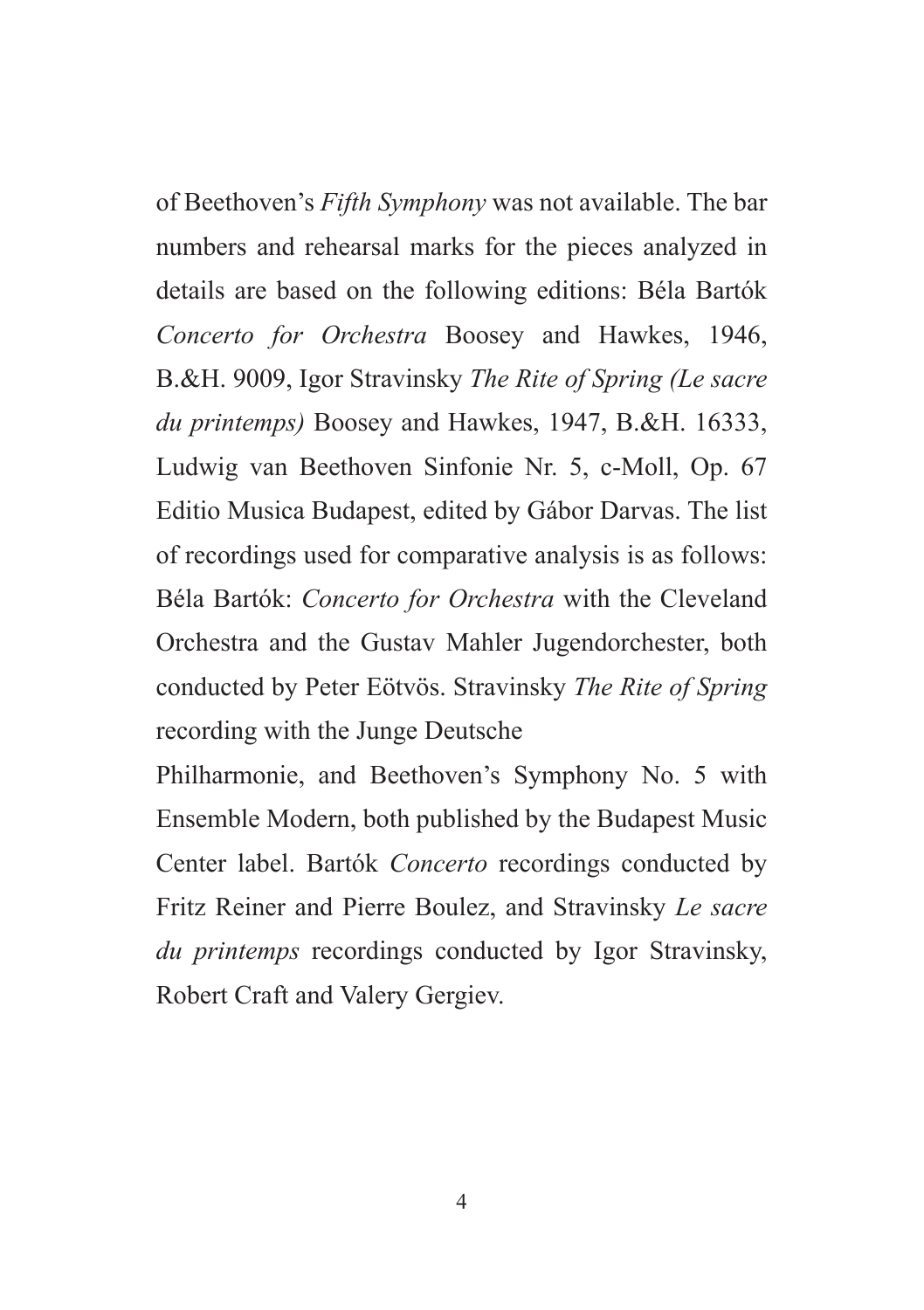#### **III. Method**

Clear examples of how the creative thinking of a composer can influence the practice of conducting in the work of Peter Eötvös can be found in his recordings. I have decided to select recordings by Eötvös that can be easily compared to other available historic and stylistically mainstream ones. I was looking for the signs of how the musical approach of a composer-conductor from a Hungarian musical background can be different from other readings of the same work, in this case Bartók's *Concerto for Orchestra*. By comparing recordings of Stravinsky's *Le sacre du printemps* I was looking for specific differences in phrasing, pacing, tempi and dynamics in the case of non-Hungarian musical idioms. At last by analyzing the Beethoven *Fifth Symphony* recording played by Ensemble Modern I wanted to discover the specifics of this unique and unusual experiment in the case of a major corerepertoire symphonic composition. During my research, due to the lack of available standards to compare to,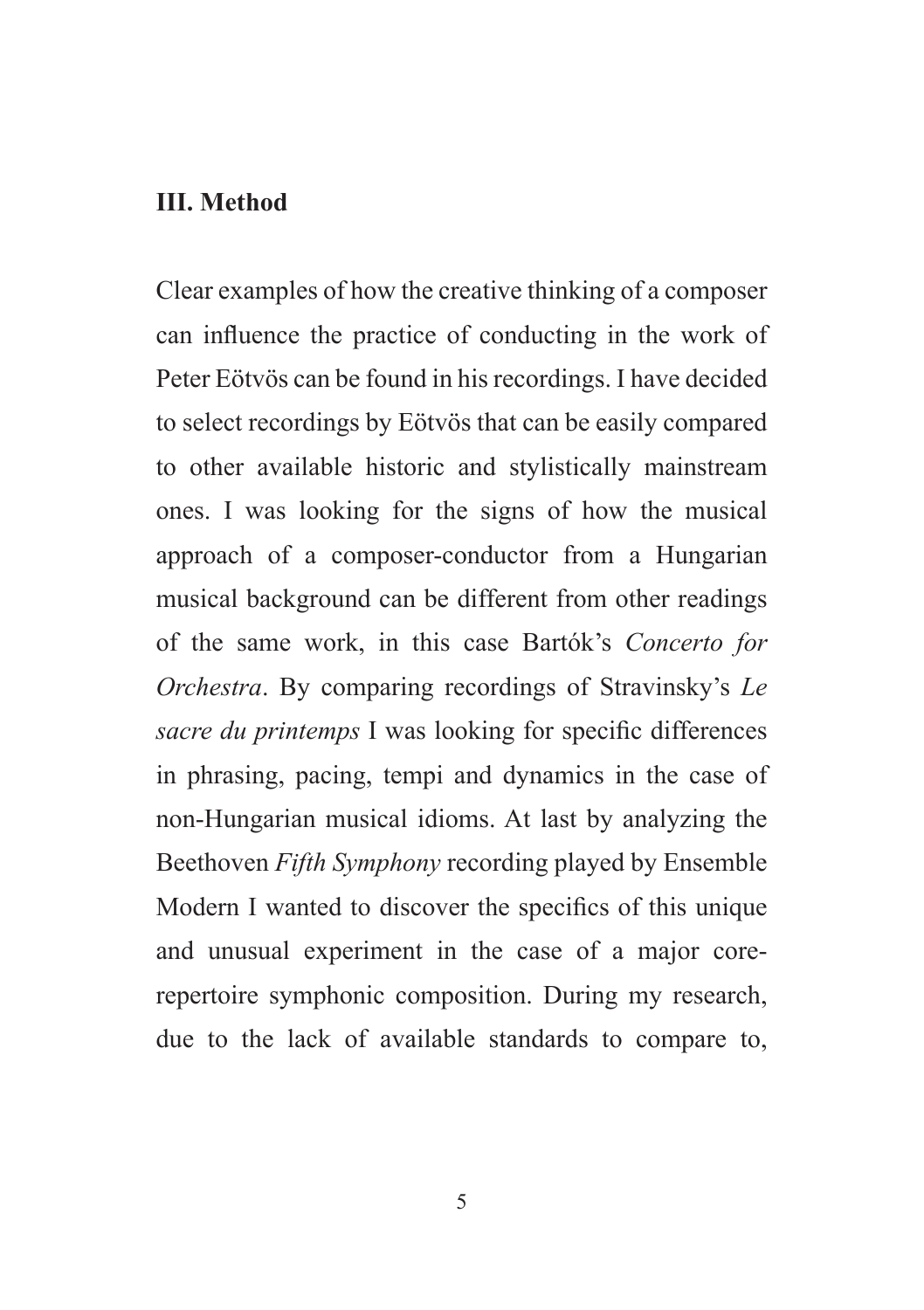I avoided recordings of Eötvös' own compositions and of World Première recordings of new music. Because of the special characteristics of the genre I have also not examined recordings of operas and musical stage works.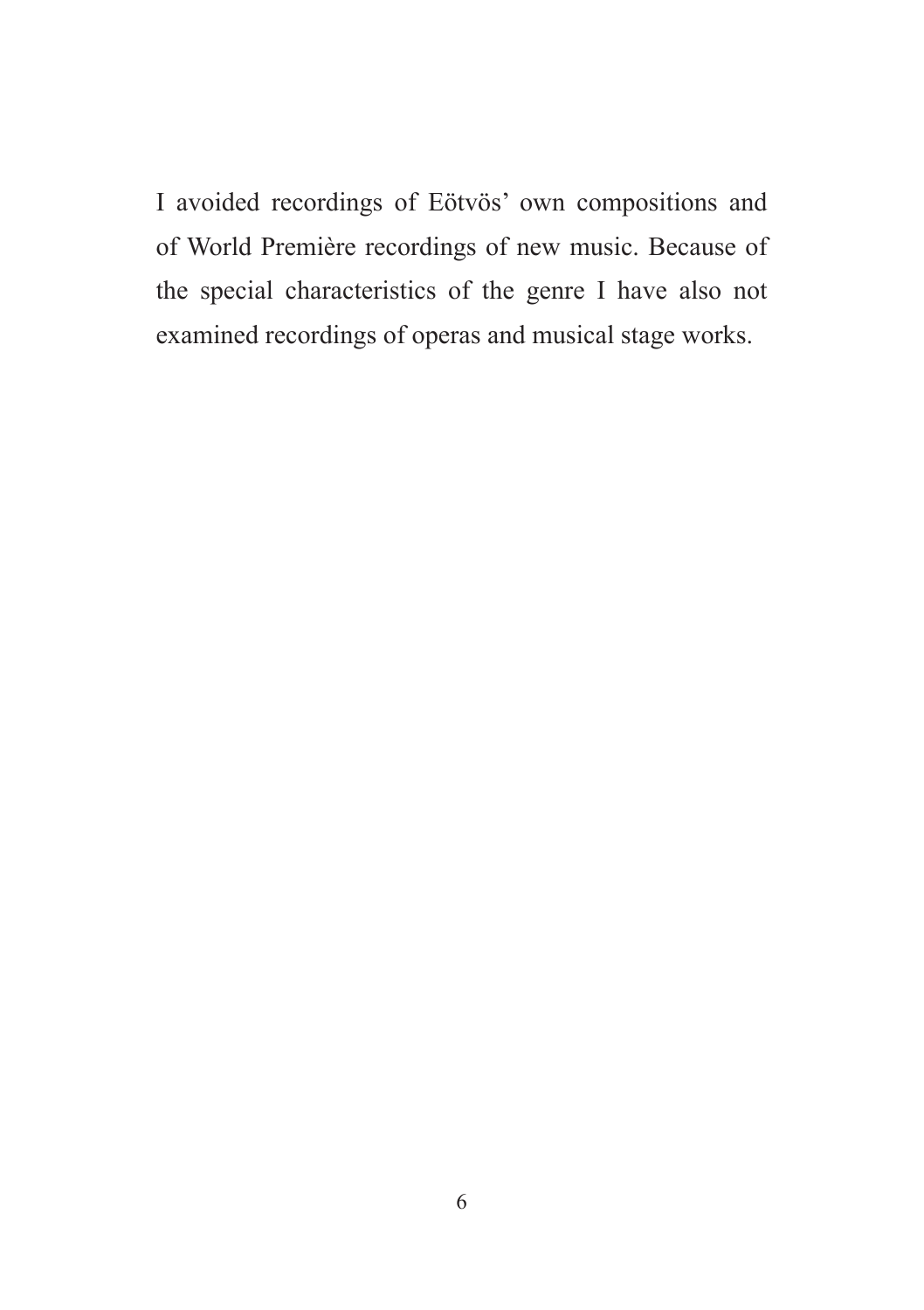#### **IV. Results**

From details of Eötvös' career in conducting, from his programming practices and his score-preparing techniques I have come to the conclusion that his body of work as a conductor is one of a kind. Based on the analysis of his recordings I can state that his performing arts practice is of the highest international standards and he can be rightfully compared to the greatest conductors in the history of musical recordings. Eötvös is equally at home in Hungarian and non-Hungarian musical idioms and styles, and his historic knowledge of styles and genres are second to none. His Beethoven recording, based on my own analysis as well as on the international critical acclaim, is of the highest quality, yet his unique musical approach can only be fully understood in the context of his full body of work as an artist.